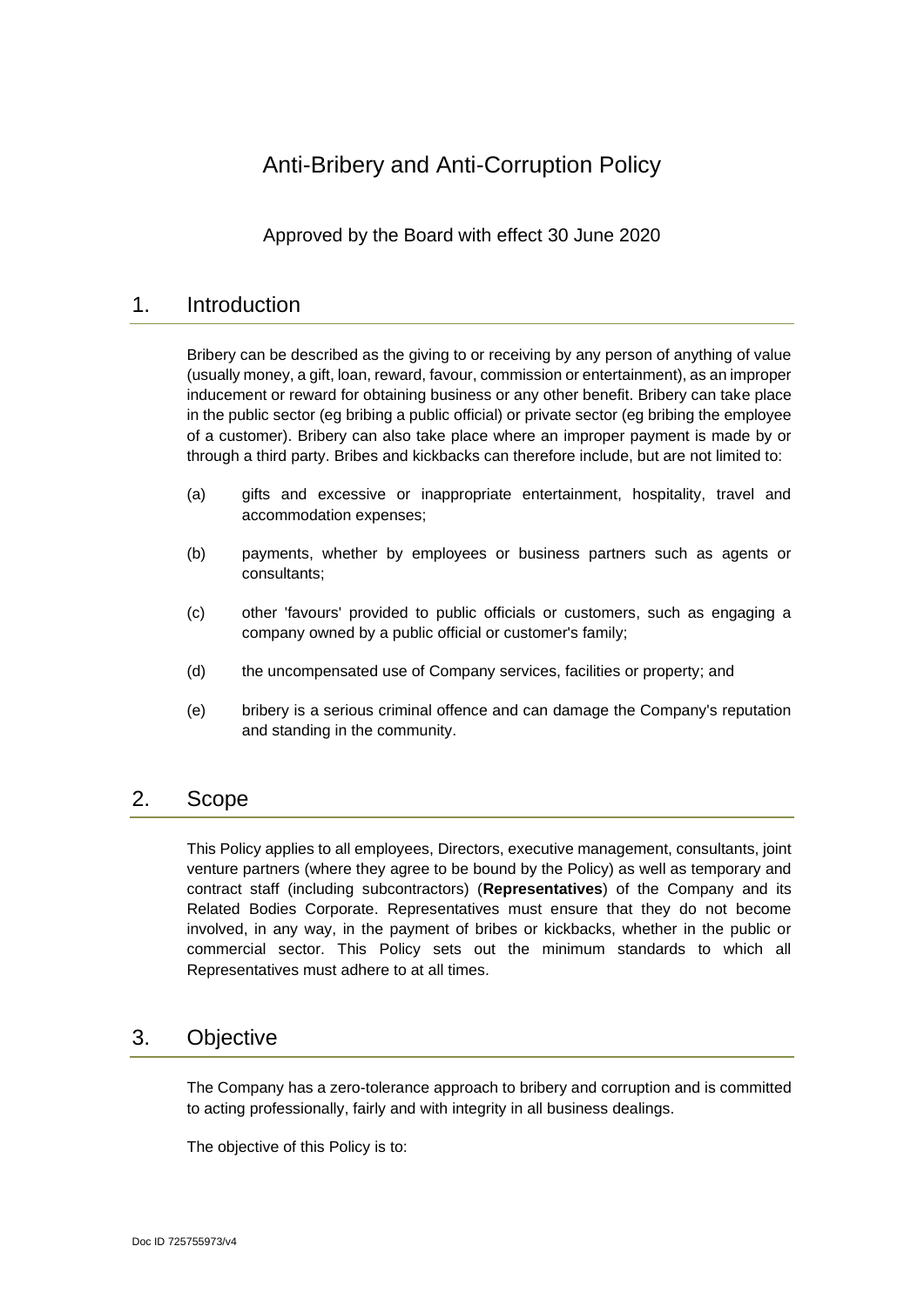- (a) set out the responsibilities in observing and upholding the Company's position on bribery and corruption;
- (b) further reinforce the Company's values as set out in its Statement of Values; and provide information and guidance to those working for the on how to recognise and deal with bribery and corruption issues.

# 4. Anti-bribery and anti-corruption policy

#### 4.1 **Policy details**

Representatives are not permitted to pay, offer, accept or receive a bribe in any form. Representatives must never:

- (a) offer, pay or give anything of value to a public official in order to obtain business or anything of benefit to the Company. 'Public official' should be understood very broadly, and this means anyone paid directly or indirectly by the government or performing a public function, including officials of state-owned enterprises and public international organisations;
- (b) attempt to induce a public official, whether local or foreign, to do something illegal or unethical;
- (c) pay any person when you know, or have reason to suspect, that all or part of the payment may be channelled to a public official. You should therefore be careful when selecting third parties, such as agents, contractors, subcontractors and consultants;
- (d) offer or receive anything of value as a 'quid pro quo' in relation to obtaining business or awarding contracts. Bribery of 'public officials' is a serious matter, but bribery of those working in the private sector is also illegal and contrary to the Company's Code of Conduct;
- (e) establish an unrecorded (slush) fund for any purpose;
- (f) otherwise use illegal or improper means (including bribes, favours, blackmail, financial payments, inducements, secret commissions or other rewards) to influence the actions of others; or offering anything of value when you know it would be contrary to the rules of the recipient's organisation for the recipient to accept it;
- (g) make a false or misleading entry in the Company books or financial records;
- (h) act as an intermediary for a third party in the solicitation, acceptance, payment or offer of a bribe or kickback;
- (i) so-called 'facilitation' or 'grease' payments are prohibited. Such payments should not be made to public officials, even if they are nominal in amount and/or common in a particular country;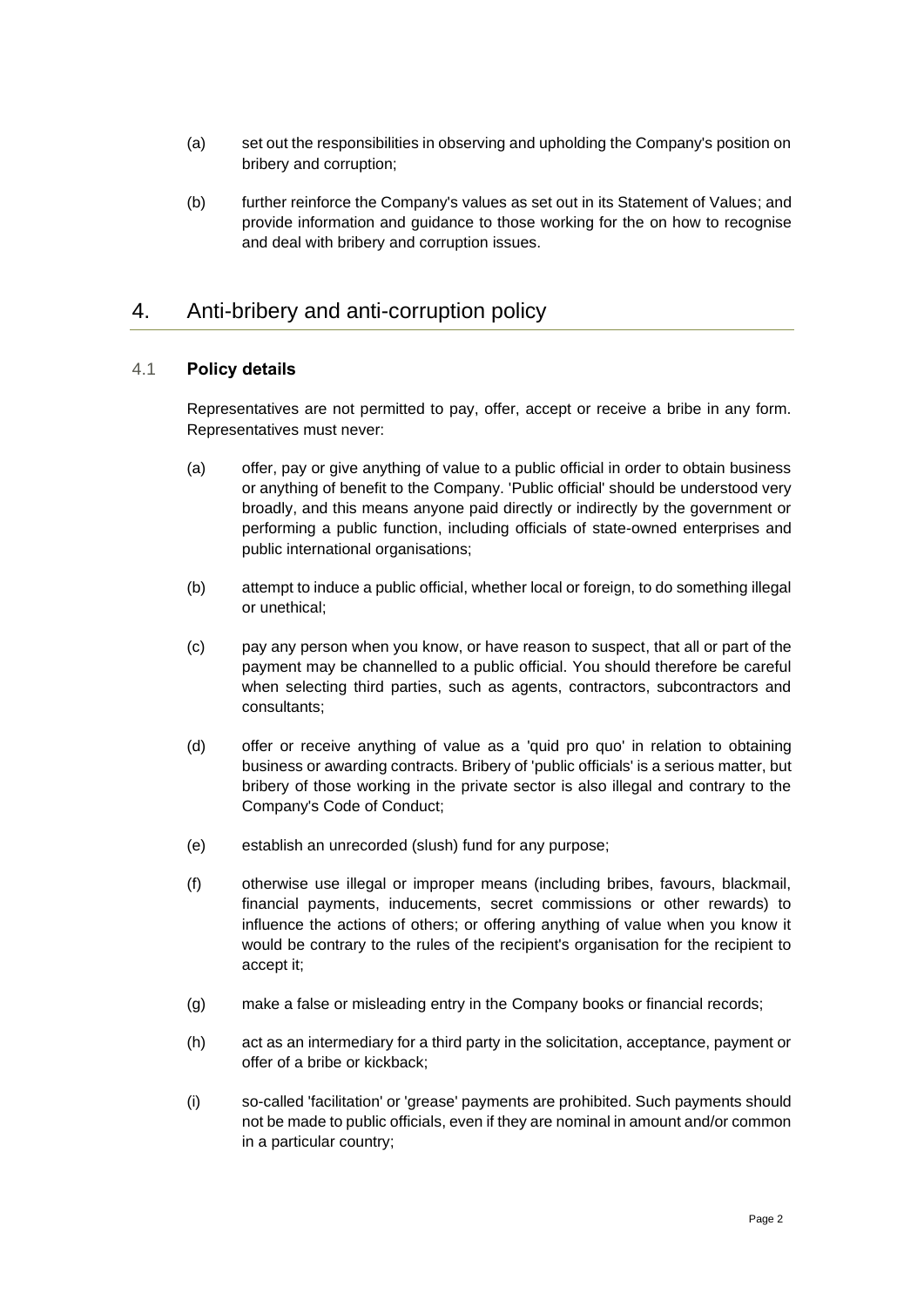- (j) do anything to induce, assist or permit someone else to violate these rules; and
- (k) ignore, or fail to report, any suggestion of a bribe.

As well as complying with the specific prohibitions in this Policy, Representatives must exercise common sense and judgement in assessing whether any arrangement could be perceived to be corrupt or otherwise inappropriate.

#### 4.2 **Agents and Intermediaries**

- (a) Representatives should not hire an agent, consultant or other intermediary if they have reason to suspect that they will pay bribes on behalf of the Company's behalf.
- (b) Representatives should seek to ensure that any third parties that are hired will not make, offer, solicit or receive improper payments on behalf of the Company. All fees and expenses paid to third parties should represent appropriate and justifiable remuneration for legitimate services to be provided and should be paid directly to the third party. Accurate financial records of all payments must be kept.
- (c) All business units should adopt appropriate procedures directed towards ensuring that their arrangements with third parties do not expose them to noncompliance with this Policy. Such procedures should assist Representatives in determining whether particular third parties present a corruption risk and, if so, what steps should be taken to address that risk. This may include, in particular, cases where a third party is engaged to act on behalf the Company:
	- (i) to solicit new business;
	- (ii) to interact with public officials; or
	- (iii) In other high risk situations.
- (d) Representatives must also be aware of factors which suggest the third party may pose a high corruption risk, and consult with their line managers to assess whether there is a need for enhanced due diligence and monitoring, or whether a proposed relationship should not proceed.

#### 4.3 **Gifts, entertainment and hospitality**

The Company prohibits the offering of acceptance of gifts, entertained or hospitality in circumstances which would be considered to give rise to undue influence. All Representatives must notify the Company Secretary or Managing Director of any gifts and/or benefits, either offered or accepted and valued at AUD\$[**500** or more, to safeguard and make transparent their relationships and dealings with third parties.

#### 4.4 **Charitable donations**

Charitable donations can in some circumstances be used as a disguise for bribery, eg where a donation is provided to a 'charity' which is controlled by a public official who is in a position to make decisions affecting the Company. Therefore, whilst the Company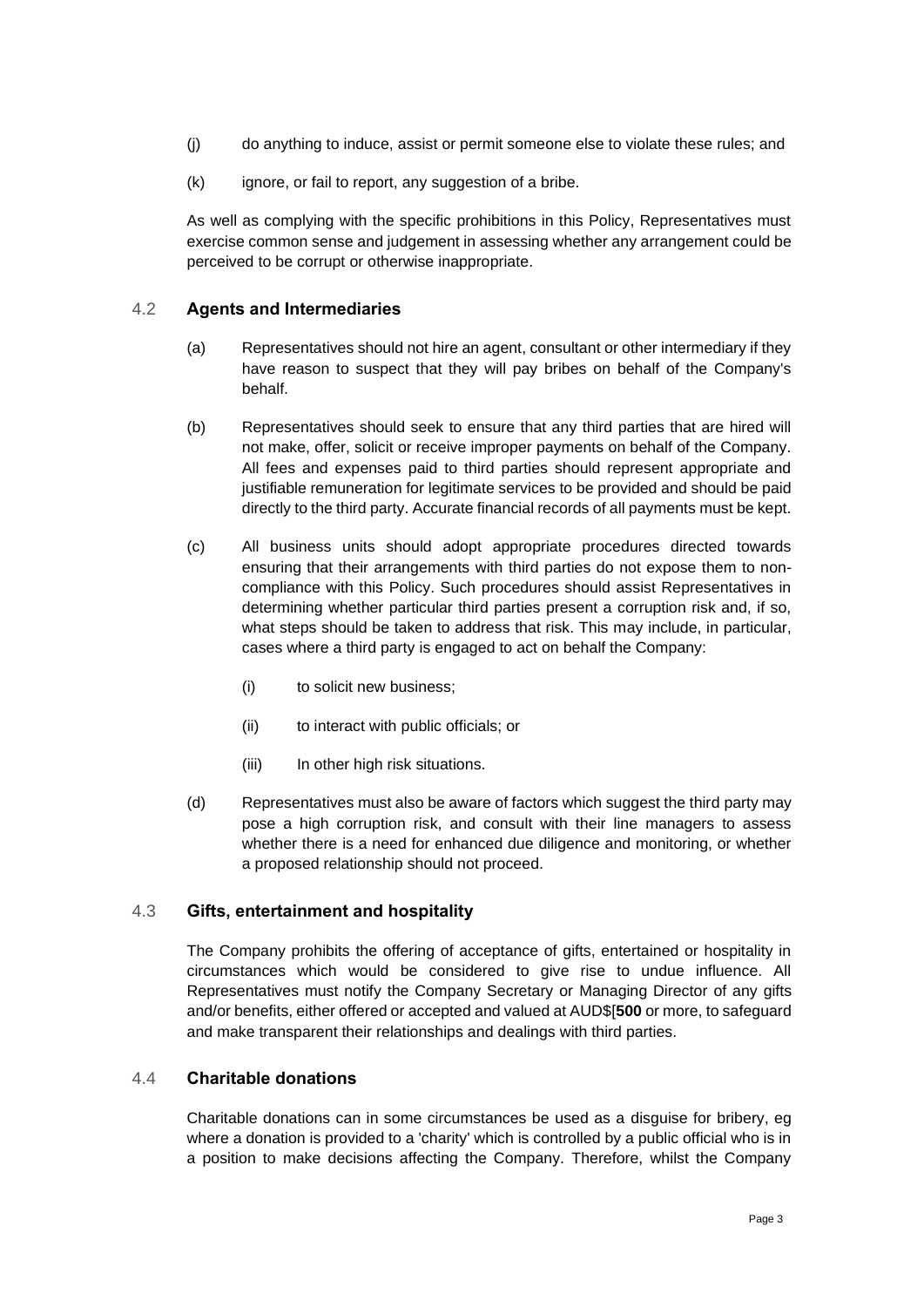supports community outreach and charitable work, recipients must be subject to a suitable due diligence and approval process in all circumstances. It must be clear who the actual recipient of the donation is and for whose benefit the donation is ultimately made.

#### 4.5 **Mergers and acquisitions**

An anti-corruption due diligence on companies which the Company is considering acquiring should be performed during the overall due diligence process. The following risk areas should be considered during the due diligence process:

- (a) an entity's control environment: policies, procedures, employee training, audit environment and whistleblower issues;
- (b) any ongoing or past investigations (government or internal), adverse audit findings (external or internal), or employee discipline for breaches of anticorruption law or policies;
- (c) the nature and scope of an entity's government sales and the history of significant government contracts or tenders. Risks include improper commissions, side agreements, cash payments and kickbacks;
- (d) an entity's important regulatory relationships, such as key licenses, permits, and other approvals. Due diligence in that context would focus on employees who interact with these regulators, and whether there are any fees, expediting payments, gifts or other benefits to public officials;
- (e) travel, gifts, entertainment, educational or other expenses incurred in connection with marketing of products or services, or in connection with developing and maintaining relationships with government regulators. Diligence in this area would include examining expense records, inspection or training trips, and conference attendee lists and expenses;
- (f) an entity's relationships with distributors, sales agents, consultants, and other third parties and intermediaries, particularly those who interact with government customers or regulators; and
- (g) an entity's participation in joint ventures or other teaming arrangements that have significant government customers or are subject to significant government regulation.

#### 4.6 **Reporting bribery and suspicious activity**

(a) If you become aware of any actual or suspected breach of this Policy or if you are ever offered any bribe or kickback, you must report this to an Authorised Officer (see [Schedule](#page-6-0) 1). Processes are in place to ensure that such complaints are investigated and appropriate action taken. The Company will not permit retaliation of any kind against any Representatives for making good faith reports about actual or suspected violations of this Policy. These processes apply to all Representatives.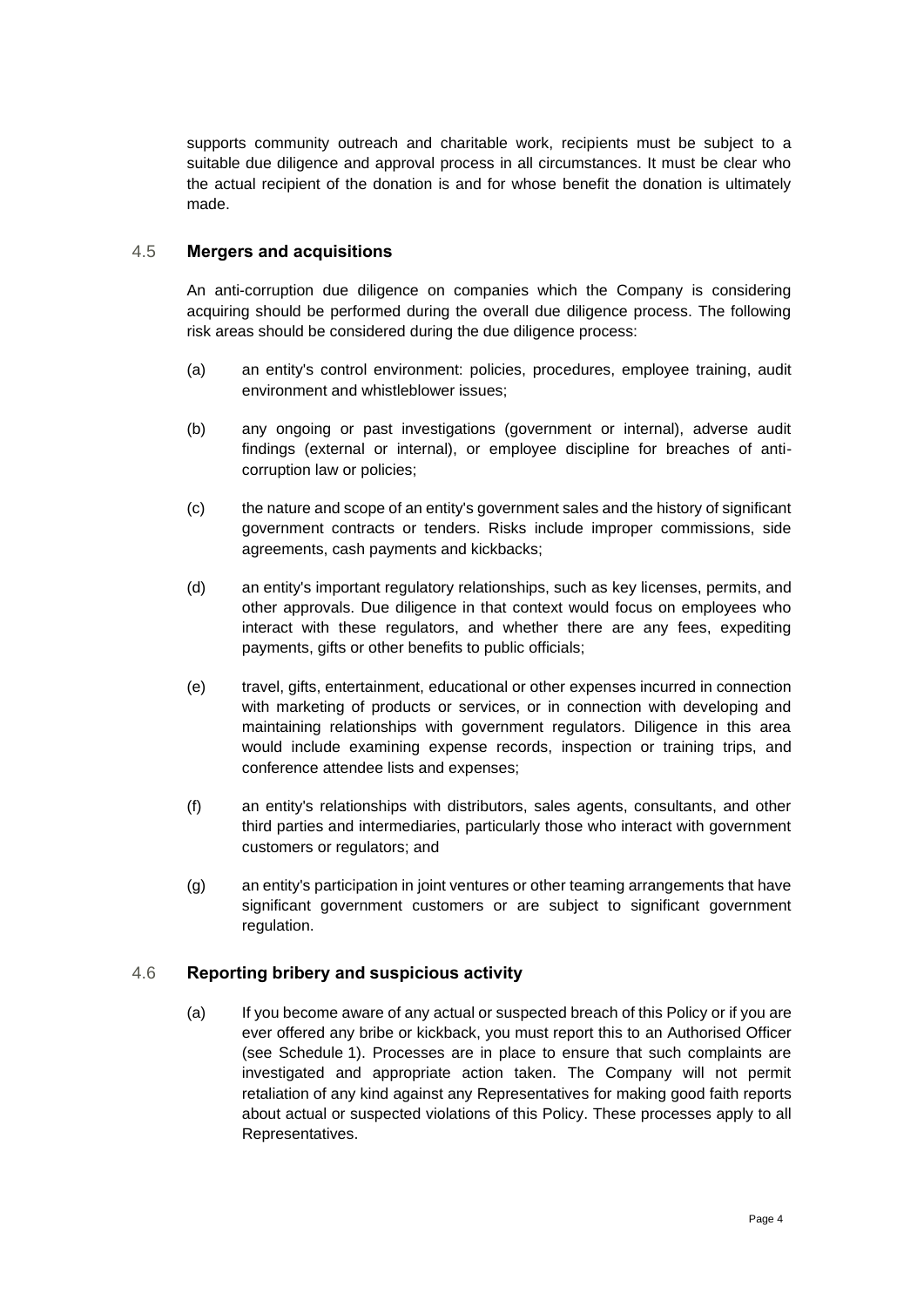- (b) Whistleblowing reports should be made in accordance with the Company's Whistleblower Protection Policy. Matters which may be reported to the Authorised Officers include (but are not limited to):
	- (i) conduct which is inconsistent with the Company stated vision, its Code of Conduct, policies and procedures;
	- (ii) violation of law;
	- (iii) abuse of company resources and assets;
	- (iv) danger to health and safety of any individual;
	- (v) deliberate concealment of information;
	- (vi) fraud, corruption, bribery, extortion and theft;
	- (vii) financial misconduct;
	- (viii) unfair discrimination; and
	- (ix) attempt to suppress or conceal information relating to any of the above.
- (c) The Company expects all Representatives whether full-time, part-time or temporary acting in good faith to report unethical or fraudulent conduct without fear or favour.
- (d) Customers and suppliers are also encouraged to report unethical and fraudulent activities and (in the case of customers) activities that could constitute, or could be perceived to be, collusion or price fixing.
- (e) Representatives have an obligation to report suspected or potential breaches of this Policy to an Authorised Officer. All information and reports to an Authorised Officer will be dealt with in a responsible and sensitive manner.

# 5. Roles and Responsibilities

- 5.1 It is the responsibility of all Representatives to know and adhere to this Policy.
- 5.2 The Board have direct responsibility for the Policy, for maintaining it and for providing advice and guidance on its implementation.
- 5.3 All business unit managers are directly responsible for implementing the Policy within their business areas, and for adherence by their staff.
- 5.4 The Board must ensure that managers and employees likely to be exposed to bribery and corruption are trained to recognise and deal with such conduct in accordance with this Policy.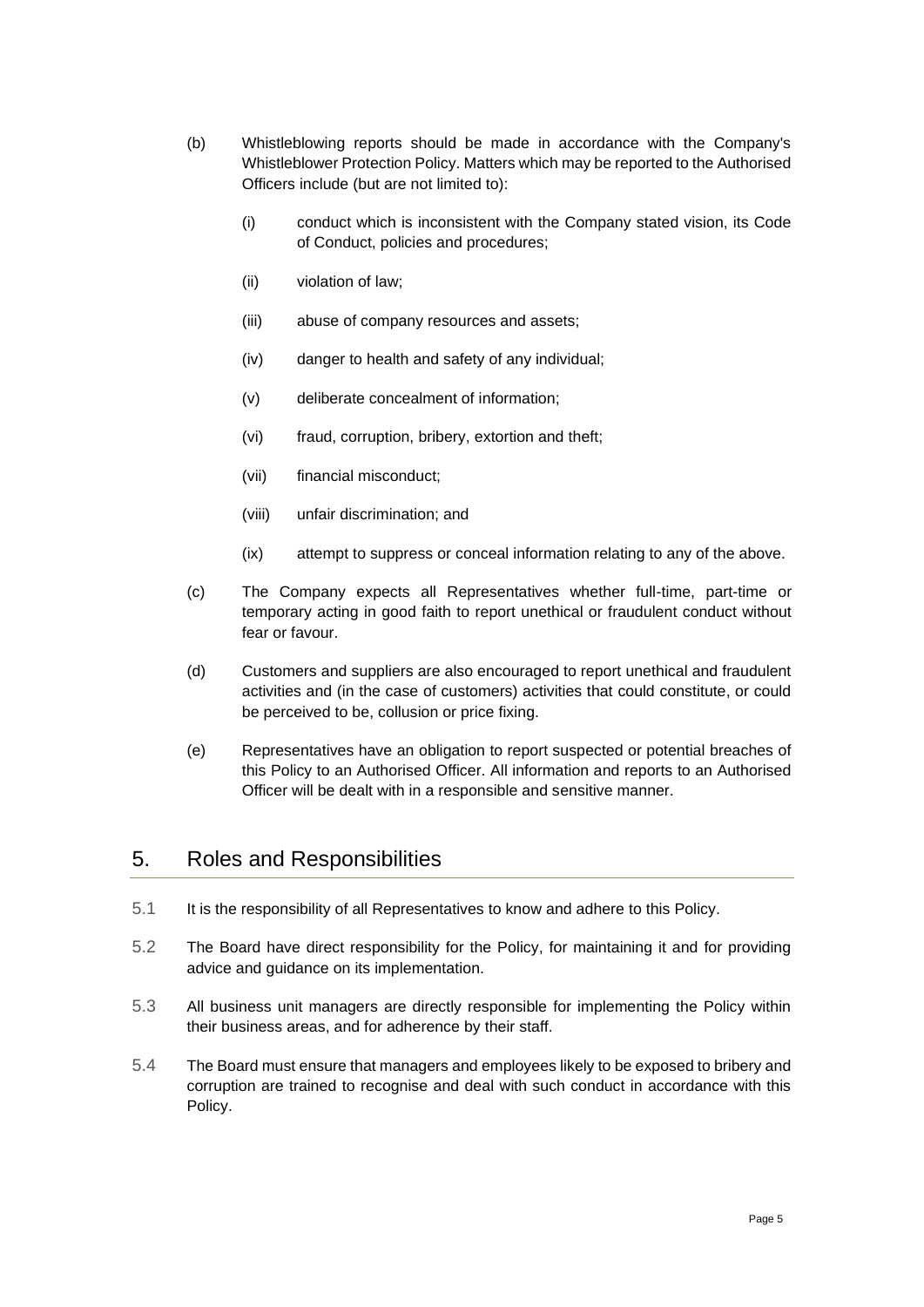# 6. Compliance

- 6.1 Representatives are required to familiarise and fully comply with this Policy.
- 6.2 Any Representative who fails to comply with the provisions as set out above or any amendment thereto, may be subject to appropriate disciplinary or legal action.
- 6.3 the Company's policies, standards, procedures and guidelines comply with legal, regulatory and statutory requirements.
- 6.4 The Board is responsible for reviewing this Policy to determine its appropriateness to the needs of the Company from time to time and will review the policy at least annually.
- 6.5 This Policy may be amended from time to time in the sole discretion of the Company.

# 7. Enquires

Enquiries about this Policy should be directed to the Company Secretary or the Managing Director.

# 8. Related Documents

- 8.1 Code of Conduct.
- 8.2 Whistleblower Protection Policy.